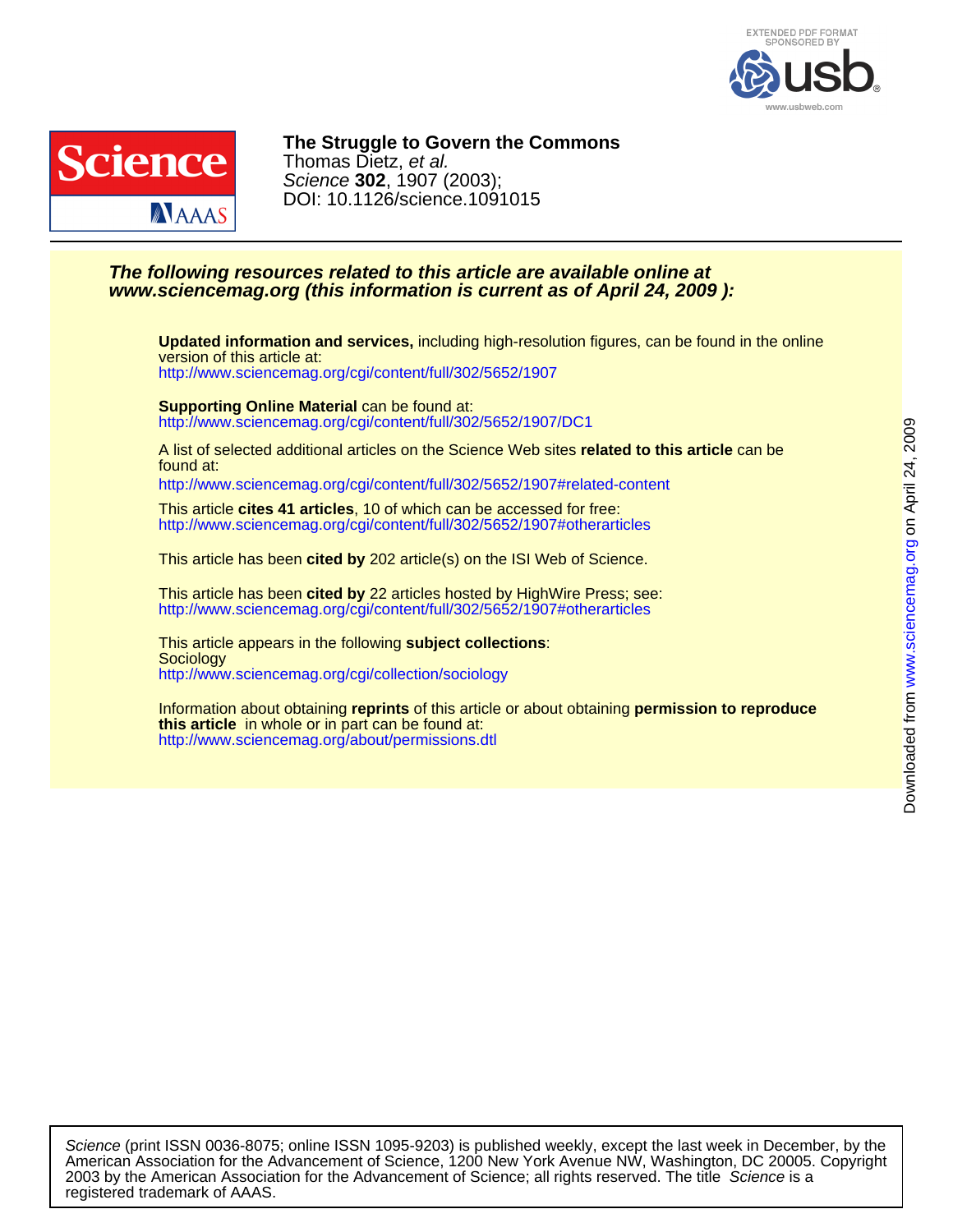### REVIEW

## **The Struggle to Govern the Commons**

#### Thomas Dietz, $^1$  Elinor Ostrom, $^2$  Paul C. Stern $^{\text{3}*}$

Human institutions—ways of organizing activities—affect the resilience of the environment. Locally evolved institutional arrangements governed by stable communities and buffered from outside forces have sustained resources successfully for centuries, although they often fail when rapid change occurs. Ideal conditions for governance are increasingly rare. Critical problems, such as transboundary pollution, tropical deforestation, and climate change, are at larger scales and involve nonlocal influences. Promising strategies for addressing these problems include dialogue among interested parties, officials, and scientists; complex, redundant, and layered institutions; a mix of institutional types; and designs that facilitate experimentation, learning, and change.

In 1968, Hardin (*1*) drew attention to two human factors that drive environmental change. The first factor is the increasing demand for natural resources and environmental services, stemming from growth in human population and per capita resource consumption. The second factor is the way in which humans organize themselves to extract resources from the environment and eject effluents into it—what social scientists refer to as institutional arrangements. Hardin's work has been highly influential (*2*) but has long been aptly criticized as oversimplified (*3*–*6*).

Hardin's oversimplification was twofold: He claimed that only two state-established institutional arrangements—centralized government and private property—could sustain commons over the long run, and he presumed that resource users were trapped in a commons dilemma, unable to create solutions (*7*–*9*). He missed the point that many social groups, including the herders on the commons that provided the metaphor for his analysis, have struggled successfully against threats of resource degradation by developing and maintaining self-governing institutions (*3*, *10*–*13*). Although these institutions have not always succeeded, neither have Hardin's preferred alternatives of private or state ownership.

In the absence of effective governance institutions at the appropriate scale, natural resources and the environment are in peril from increasing human population, consumption, and deployment of advanced technologies for resource use, all of which have reached unprecedented levels. For example, it is estimated that "the global ocean has lost

more than 90% of large predatory fishes" with an 80% decline typically occurring "within 15 years of industrialized exploitation" (*14*). The threat of massive ecosystem degradation results from an interplay among ocean ecologies, fishing technologies, and inadequate governance.

Inshore fisheries are similarly degraded where they are open access or governed by top-down national regimes, leaving local and regional officials and users with insufficient autonomy and understanding to design effective institutions (*15*, *16*). For example, the degraded inshore ground fishery in Maine is governed by top-down rules based on models that were not credible among users. As a result, compliance has been relatively low and there has been strong resistance to strengthening existing restrictions. This is in marked contrast to the Maine lobster fishery, which has been governed by formal and informal user institutions that have strongly influenced state-level rules that restrict fishing. The result has been credible rules with very high levels of compliance (*17*–*19*). A comparison of the landings of ground fish and lobster since 1980 is shown in Fig. 1. The

rules and high levels of compliance related to lobster appear to have prevented the destruction of this fishery but probably are not responsible for the sharp rise in abundance and landings after 1986.

Resources at larger scales have also been successfully protected through appropriate international governance regimes such as the Montreal Protocol on stratospheric ozone and the International Commission for the Protection of the Rhine Agreements (*20*–*24*). Figure 2 compares the trajectory of atmospheric concentrations of ozone-depleting substances (ODS) with that of carbon dioxide since 1982. The Montreal Protocol, the centerpiece of the

international agreements on ozone depletion, was signed in 1987. Before then, ODS concentrations were increasing faster than those of  $CO<sub>2</sub>$ ; the increases slowed by the early 1990s and the concentration appears to have stabilized in recent years. The international treaty regime to reduce the anthropogenic impact on stratospheric ozone is widely considered an example of a successful effort to protect the global commons. In contrast, international efforts to reduce greenhouse gas concentrations have not yet had an impact.

Knowledge from an emerging science of human-environment interactions, sometimes called human ecology or the "second environmental science" (*25*, *26*), is clarifying the characteristics of institutions that facilitate or undermine sustainable use of environmental resources under particular conditions (*6*, *27*). The knowledge base is strongest with smallscale ecologies and institutions, where long time series exist on many successes and failures. It is now developing for larger-scale systems. In this review, we address what science has learned about governing the commons and why it is always a struggle (*28*).

#### **Why a Struggle?**

Devising ways to sustain the earth's ability to support diverse life, including a reasonable quality of life for humans, involves making tough decisions under uncertainty, complexity, and substantial biophysical constraints as well as conflicting human values and interests. Devising effective governance systems is akin to a coevolutionary race. A set of rules crafted to fit one set of socioecological conditions can erode as social, economic, and



**Fig. 1.** Comparison of landings of ground fish (gadoids, solid blue line) and lobster (dashed red line) in Maine from 1980 to 2002. Measured in millions of kilograms of ground fish and lobsters landed per year. International fishing in these waters ended with the extended jurisdiction that occurred in 1977 (*155*).

<sup>1</sup> Environmental Science and Policy Program and Departments of Sociology and Crop and Soil Sciences, Michigan State University, East Lansing, MI 48824, USA. <sup>2</sup> Center for the Study of Institutions, Population, and Environmental Change and Workshop in Political Theory and Policy Analysis, Indiana University, Bloomington, IN 47408, USA. <sup>3</sup> Division of Social and Behavioral Sciences and Education, The National Academies, Washington, DC 20001, USA.

<sup>\*</sup>To whom correspondence should be addressed. Email: pstern@nas.edu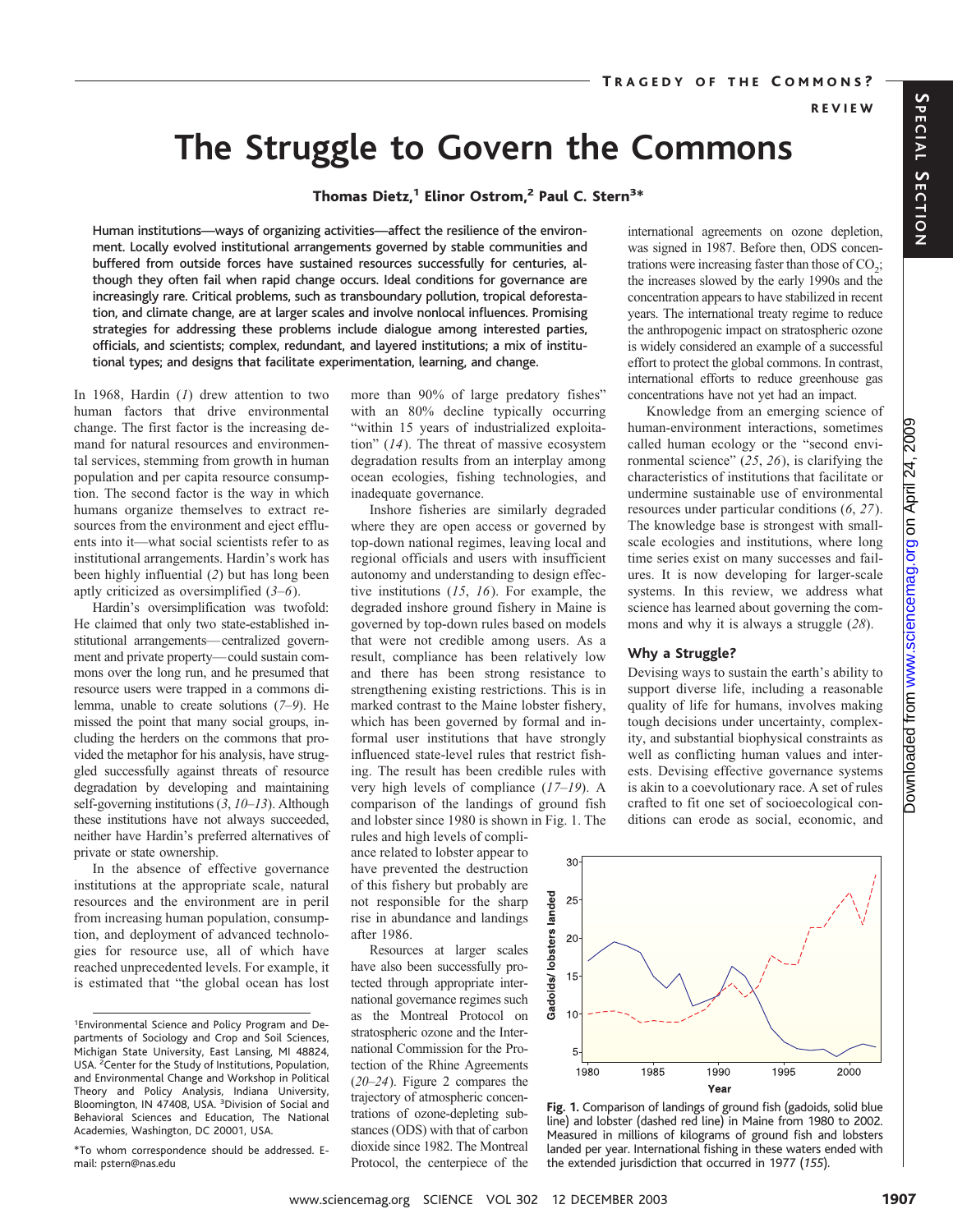#### TRAGEDY OF THE COMMONS?

technological developments increase the potential for human damage to ecosystems and even to the biosphere itself. Furthermore, humans devise ways of evading governance rules. Thus, successful commons governance requires that rules evolve.

**SPECIAL**

**SECTION**

Effective commons governance is easier to achieve when (i) the resources and use of the resources by humans can be monitored, and the information can be verified and understood at relatively low cost (e.g., trees are easier to monitor than fish, and lakes are easier to monitor than rivers) (*29*); (ii) rates of change in resources, resource-user populations, technology, and economic and social conditions are moderate (*30*–*32*); (iii) communities maintain frequent face-to-face communication and dense social networks—sometimes called social capital—that increase the potential for trust, allow people to express and see emotional reactions to distrust, and lower the cost of monitoring be-

havior and inducing rule compliance (*33*–*36*); (iv) outsiders can be excluded at relatively low cost from using the resource (new entrants add to the harvesting pressure and typically lack understanding of the rules); and (v) users support effective monitoring and rule enforcement (*37*–*39*). Few settings in the world are characterized by all of these conditions. The challenge is to devise institutional arrangements that help to establish such conditions or, as we discuss below, meet the main challenges of governance in the absence of ideal conditions (*6*, *40*, *41*).

#### **Selective Pressures**

The characteristics of resources and social interaction in many subsistence societies present favorable conditions for the evolution of effective self-governing

resource institutions (*13*). Hundreds of documented examples exist of long-term sustainable resource use in such communities as well as in more economically advanced communities with effective, local, self-governing rights, but there are also many failures (*6*, *11*, *42*–*44*). As human communities have expanded, the selective pressures on environmental governance institutions increasingly have come from broad influences. Commerce has become regional, national, and global, and institutions at all of these levels have been created to enable and regulate trade, transportation, competition, and conflict (*45*, *46*). These institutions shape environmental impact, even if they are not designed with that intent. They also provide mechanisms for environmental governance (e.g., national laws) and part of the social context for local efforts at environmental governance. Larger scale governance may authorize local control, help it, hinder it, or override it (*47*–*52*). Now, every local place is strongly influenced by global dynamics (*48*, *53*–*57*).

The most important contemporary environmental challenges involve systems that are intrinsically global (e.g., climate change) or are tightly linked to global pressures (e.g., timber production for the world market) and that require governance at levels from the global all the way down to the local (*48*, *58*, *59*). These situations often feature environmental outcomes spatially displaced from their causes and hard-tomonitor, larger scale economic incentives that may not be closely aligned with the condition of local ecosystems. Also, differentials in power within user groups or across scales allow some to ignore rules of commons use or to reshape the rules in their own interest, such as when global markets reshape demand for local resources (e.g., forests) in ways that swamp the ability of locally evolved institutions to regulate their use (*60*–*62*).



Fig. 2. Atmospheric concentration of CO<sub>2</sub> (solid blue line, right scale) and three principal ODS (dashed red line, left scale). The ODS are chlorofluorocarbons (CFCs) 11, 12, and 113 and were weighted based on their ozone-depleting potential (*156*). Data are from (*157*). ppt, parts per trillion; ppm, parts per million.

The store of governance tools and ways to modify and combine them is far greater than often is recognized (*6*, *63*–*65*). Global and national environmental policy frequently ignores community-based governance and traditional tools, such as informal communication and sanctioning, but these tools can have significant impact (*63*, *66*). Further, no single broad type of ownership—government, private, or community—uniformly succeeds or fails to halt major resource deterioration, as shown for forests in multiple countries (supporting online material text, figs. S1 to S5, and table S1).

#### **Requirements of Adaptive Governance in Complex Systems**

*Providing information.* Environmental governance depends on good, trustworthy information about stocks, flows, and processes within the resource systems being governed, as well as about the human-environment interactions affecting those systems. This information must be congruent in scale with environmental events and decisions (*48*, *67*). Highly aggregated information may ignore or average out local information that is important in identifying future problems and developing solutions.

For example, in 2002, a moratorium on all fishing for northern cod was declared by the Canadian government after a collapse of this valuable fishery. An earlier near-collapse had led Canada to declare a 200-mile zone of exclusive fisheries jurisdiction in 1977 (*68*, *69*). Considerable optimism existed during the 1980s that the stocks, as estimated by fishery scientists, were rebuilding. Consequently, generous total catch limits were established for northern cod and other ground fish, the number of licensed fishers was allowed to increase considerably, and substantial government subsidies were allocated for new vessels (*70*). What went wrong? There were a variety of informationrelated problems including: (i) treating all

northern cod as a single stock instead of recognizing distinct populations with different characteristics, (ii) ignoring the variability of year classes of northern cod, (iii) focusing on offshore-fishery landing data rather than inshore data to "tune" the stock assessment, and (iv) ignoring inshore fishers who were catching ever-smaller fish and doubted the validity of stock assessments (*70*–*72*). This experience illustrates the need to collect and model both local and aggregated information about resource conditions and to use it in making policy at the appropriate scales.

Information also must be congruent with decision makers' needs in terms of timing, content, and form of presentation (*73*–*75*). Informational systems that simultaneously meet high scientific standards and serve ongoing needs

of decision makers and users are particularly useful. Information must not overload the capacity of users to assimilate it. Systems that adequately characterize environmental conditions or human activities with summary indicators such as prices for products or emission permits, or certification of good environmental performance can provide valuable signals as long as they are attentive to local as well as aggregate conditions (*76*–*78*).

Effective governance requires not only factual information about the state of the environment and human actions but also information about uncertainty and values. Scientific understanding of coupled human-biophysical systems will always be uncertain because of inherent unpredictability in the systems and because the science is never complete (*79*). Decision makers need information that characterizes the types and magnitudes of this uncertainty, as well as the nature and extent of scientific ignorance and disagreement (*80*). Also, because every environmental decision requires tradeoffs,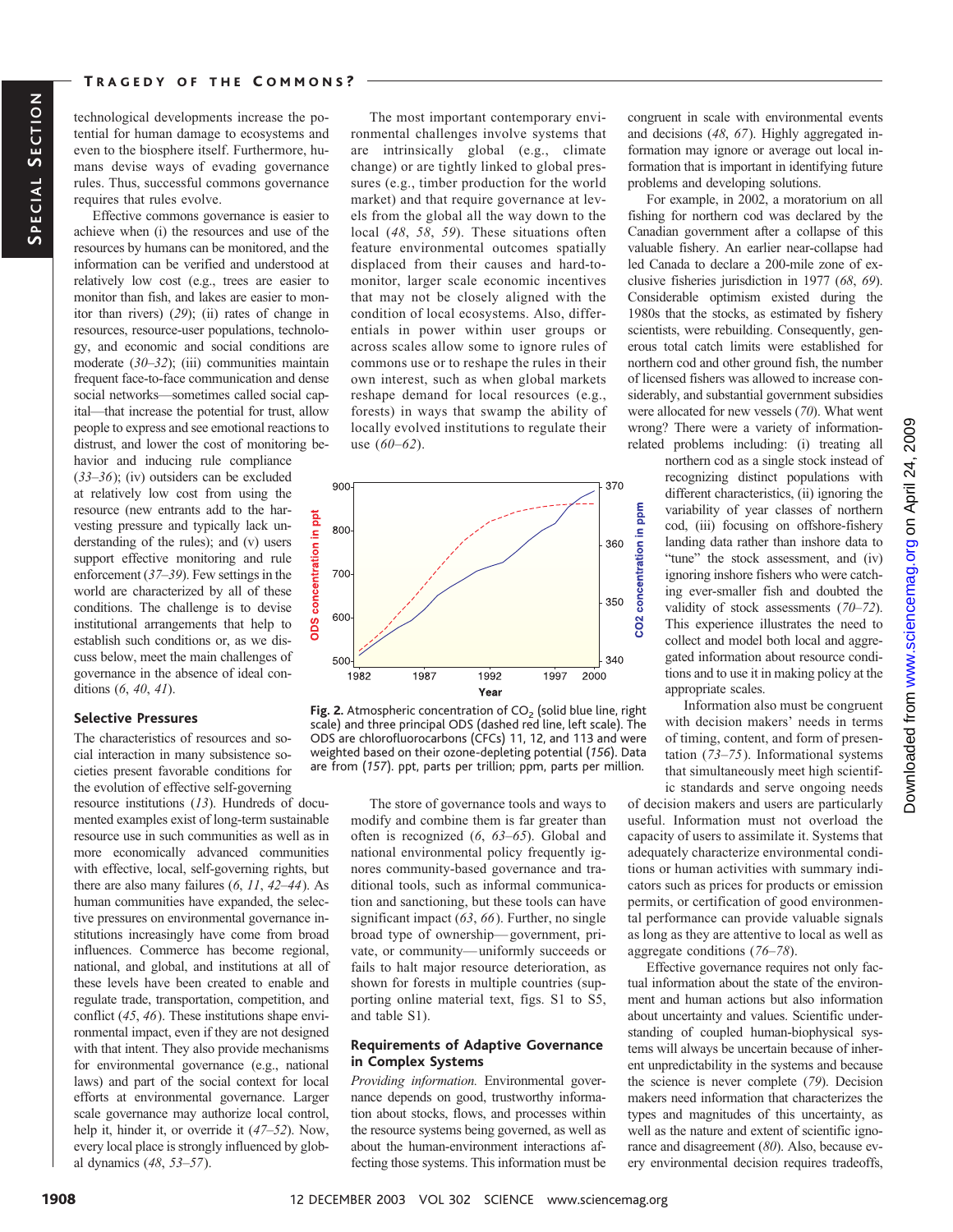knowledge is needed about individual and social values and about the effects of decisions on various valued outcomes. For many environmental systems, local and easily captured values (e.g., the market value of lumber) have to be balanced against global, diffuse, and hardto-capture values (e.g., biodiversity and the capability of humans and ecosystems to adapt to unexpected events). Finding ways to measure and monitor the outcomes for such varied values in the face of globalization is a major informational challenge for governance.

*Dealing with conflict.* Sharp differences in power and in values across interested parties make conflict inherent in environmental choices. Indeed, conflict resolution may be as important a motivation for designing resource institutions as is concern with the resources themselves (*81*). People bring varying perspectives, interests, and fundamental philosophies to problems of environmental governance (*74*, *82*–*84*), and their conflicts, if they do not escalate to the point of dysfunction, can spark learning and change (*85*, *86*).

For example, a broadly participatory process was used to examine alternative strategies for regulating the Mississippi River and its tributaries (*87*). A dynamic model was constructed with continuous input by the Corps of Engineers, the Fish and Wildlife Service, local landowners, environmental groups, and academics from multiple disciplines. After extensive model development and testing against past historical data, most stakeholders had high confidence in the explanatory power of the model. Consensus was reached over alternative management options, and the resulting policies generated far less conflict than had existed at the outset (*88*).

Delegating authority to environmental ministries does not always resolve conflicts satisfactorily, so governments are experimenting with various governance approaches to complement managerial ones. They range from ballots and polls, where engagement is passive and participants interact minimally, to adversarial processes that allow parties to redress grievances through formal legal procedures, to various experiments with intense interaction and deliberation aimed at negotiating decisions or allowing parties in potential conflict to provide structured input to them through participatory processes (*89*–*93*).

*Inducing rule compliance.* Effective governance requires that the rules of resource use are generally followed, with reasonable standards for tolerating modest violations. It is generally most effective to impose modest sanctions on first offenders, and gradually increase the severity of sanctions for those who do not learn from their first or second encounter (*39*, *94*). Community-based institutions often use informal strategies for achieving compliance that rely on participants' commitment to rules and subtle social sanctions. Whether enforcement mechanisms are formal or informal, those who impose them must be seen as effective and legitimate by resource users or resistance and evasion will overwhelm the commons governance strategy.

Much environmental regulation in complex societies has been "command and control." Governments require or prohibit specific actions or technologies, with fines or jail terms possible for punishing rule breakers. If sufficient resources are made available for monitoring and enforcement, such approaches are effective. But when governments lack the will or resources to protect "protected areas" (*95*–*97*), when major environmental damage comes from hard-to-detect "nonpoint sources," and when the need is to encourage innovation in behaviors or technologies rather than to require or prohibit familiar ones, command and control approaches are less effective. They are also economically inefficient in many circumstances (*98*–*100*).

Financial instruments can provide incentives to achieve compliance with environmental rules. In recent years, market-based systems of tradable environmental allowances (TEAs) that define a limit to environmental withdrawals or emissions and permit free trade of allocated allowances under those limits have become popular (*76*, *101*, *102*). TEAs are one of the bases for the Kyoto agreement on climate change.

Economic theory and experience in some settings suggest that these mechanisms have substantial advantages over command and control (*103*–*106*). TEAs have exhibited good environmental performance and economic efficiency in the U.S. Sulfur Dioxide Allowance Market intended to reduce the prevalence of acid rain (*107*, *108*) and the Lead Phasedown Program aimed at reducing the level of lead emissions (*109*). Crucial variables that differentiate these highly successful programs from less successful ones, such as chlorofluorocarbon production quota trading and the early EPA emission trading programs, include: (i) the level of predictability of the stocks and flows, (ii) the number of users or producers who are regulated, (iii) the heterogeneity of the regulated users, and (iv) clearly defined and fully exchangeable permits (*110*).

TEAs, like all institutional arrangements, have notable limitations. TEA regimes tend to leave unprotected those resources not specifically covered by trading rules (e.g., bycatch of noncovered fish species) (*111*) and to suffer when monitoring is difficult (e.g., under the Kyoto protocol, the question of whether geologically sequestered carbon will remain sequestered). Problems can also occur with the initial allocation of allowances, especially when historic users, who may be called on to change their behavior most, have disproportionate power over allocation deci-

sions (*76*, *101*). TEAs and community-based systems appear to have opposite strengths and weaknesses (*101*), suggesting that institutions that combine aspects of both systems may work better than either approach alone. For example, the fisheries tradable permit system in New Zealand has added comanagement institutions to complement the market institutions (*102*, *112*).

Voluntary approaches and those based on information disclosure have only begun to receive careful scientific attention as supplements to other tools (*63*, *77*, *113*–*115*). Success appears to depend on the existence of incentives that benefit leaders in volunteering over laggards and on the simultaneous use of other strategies, particularly ones that create incentives for compliance (*77*, *116*–*118*). Difficulties of sanctioning pose major problems for international agreements (*119*–*121*).

*Providing infrastructure.* The importance of physical and technological infrastructure is often ignored. Infrastructure, including technology, determines the degree to which a commons can be exploited (e.g., water works and fishing technology), the extent to which waste can be reduced in resource use, and the degree to which resource conditions and the behavior of humans users can be effectively monitored. Indeed, the ability to choose institutional arrangements depends in part on infrastructure. In the absence of barbed-wire fences, for example, enforcing private property rights on grazing lands is expensive, but with barbed wire fences, it is relatively cheap (*122*). Effective communication and transportation technologies are also of immense importance. Fishers who observe an unauthorized boat or harvesting technology can use a radio or cellular phone to alert others to illegal actions (*123*). Infrastructure also affects the links between local commons and regional and global systems. Good roads can provide food in bad times but can also open local resources to global markets, creating demand for resources that cannot be used locally (*124*). Institutional infrastructure is also important, including research, social capital, and multilevel rules, to coordinate between local and larger levels of governance (*48*, *125*, *126*).

*Be prepared for change.* Institutions must be designed to allow for adaptation because some current understanding is likely to be wrong, the required scale of organization can shift, and biophysical and social systems change. Fixed rules are likely to fail because they place too much confidence in the current state of knowledge, whereas systems that guard against the low probability, high consequence possibilities and allow for change may be suboptimal in the short run but prove wiser in the long run. This is a principal lesson of adaptive management research (*31*, *127*).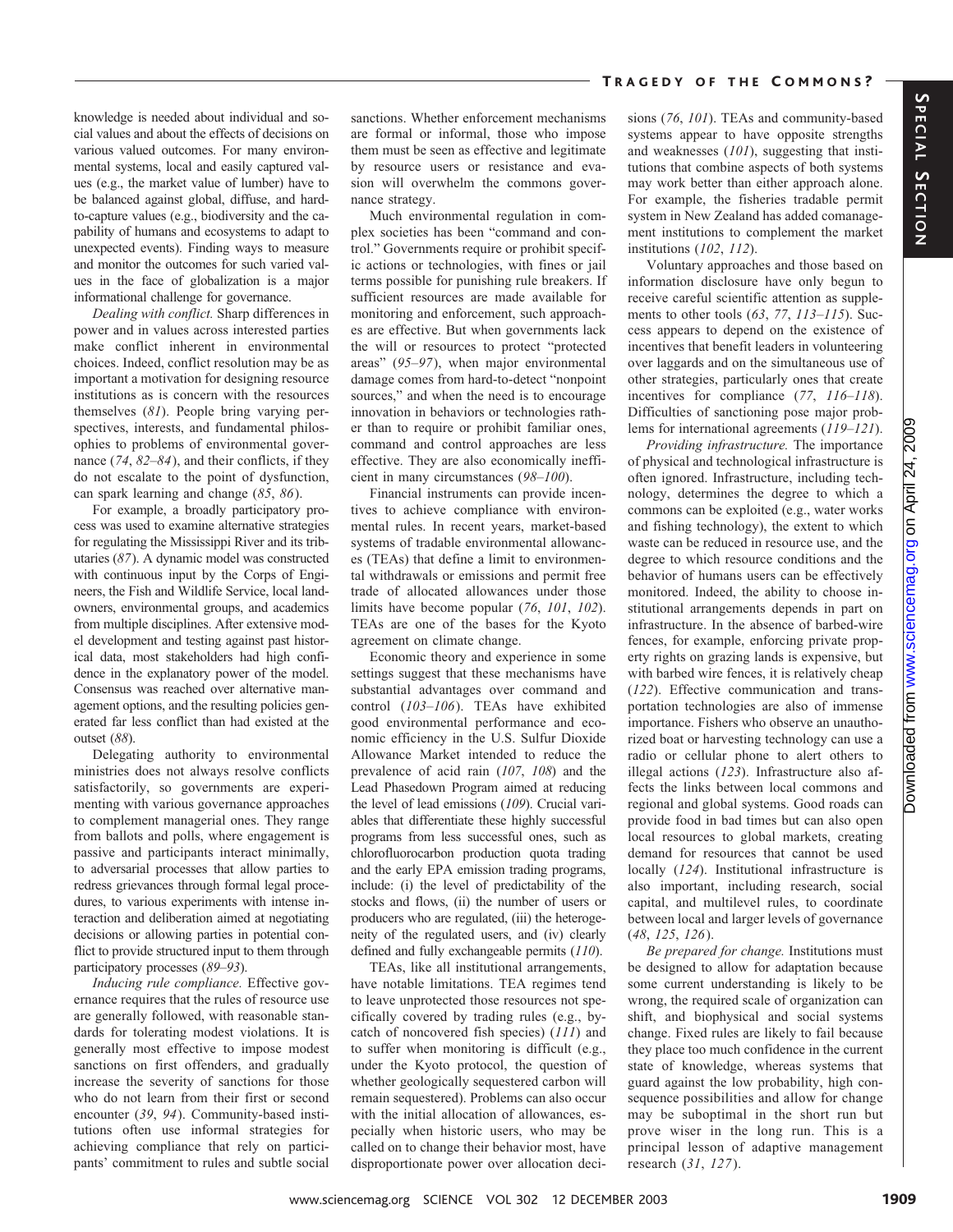#### **Strategies for Meeting the Requirements of Adaptive Governance**

The general principles for robust governance institutions for localized resources (Fig. 3) are well established as a result of multiple empirical studies (*13*, *39*, *128*– *137*). Many of these also appear to be applicable to regional and global resources (*138*), although they are less well tested at those scales. Three of them seem to be particularly relevant for problems at larger scales.

*Analytic deliberation.* Well-structured dialogue involving scientists, resource users, and interested publics, and informed by analysis of key information about environmental and human-environment systems, appears critical. Such analytic deliberation (*74*, *139*, *140*) provides improved infor-

mation and the trust in it that is essential for information to be used effectively, builds social capital, and can allow for change and deal with inevitable conflicts well enough to produce consensus on governance rules. The negotiated 1994 U.S. regulation on disinfectant by-products in water that reached an interim consensus, including a decision to collect new information and reconsider the rule on that basis (*74*), is an excellent example of this approach.

*Nesting.* Institutional arrangements must be complex, redundant, and nested in many layers (*32*, *141*, *142*). Simple strategies for governing the world's resources that rely exclusively on imposed markets or one-level, centralized command and control and that eliminate apparent redundancies in the name of efficiency have been tried and have failed. Catastrophic failures often have resulted when central governments have exerted sole authority over resources. Examples include the massive environmental degradation and impoverishment of local people in Indonesian Borneo (*95*), the increased rate of loss and fragmentation of high-quality habitat that occurred after creating the Wolong Nature Reserve in China (*143*), and the closing of the northern cod fishery along the eastern coast of Canada partly attributable to the excessive quotas granted by the Canadian government (*70*).

*Institutional variety.* Governance should employ mixtures of institutional types (e.g., hierarchies, markets, and community selfgovernance) that employ a variety of decision rules to change incentives, increase information, monitor use, and induce compliance (*6*,



**Fig. 3.** General principles for robust governance of environmental resources (green, left and right columns) and the governance requirements they help meet (yellow, center column) (*13*, *158*). Each principle is relevant for meeting several requirements. Arrows indicate some of the most likely connections between principles and requirements. Principles in the right column may be particularly relevant for global and regional problems.

*63*, *117*). Innovative rule evaders can have more trouble with a multiplicity of rules than with a single type of rule.

#### **Conclusion**

Is it possible to govern such critical commons as the oceans and the climate? We remain guardedly optimistic. Thirty-five years ago it seemed that the "tragedy of the commons" was inevitable everywhere not owned privately or by a government. Systematic multidisciplinary research has, however, shown that a wide diversity of adaptive governance systems have been effective stewards of many resources. Sustained research coupled to an explicit view of national and international policies as experiments can yield the scientific knowledge necessary to design appropriate adaptive institutions.

Sound science is necessary for commons governance, but not sufficient. Too many strategies for governance of local commons are designed in capital cities or by donor agencies in ignorance of the state of the science and local conditions. The results are often tragic, but at least these tragedies are local. As the human footprint on the Earth enlarges (*144*), humanity is challenged to develop and deploy understanding of largescale commons governance quickly enough to avoid the large-scale tragedies that will otherwise ensue.

#### **References and Notes**

- 1. G. Hardin, *Science* **162**, 1243 (1968).
- 2. See (*6*, *145*). It was the paper most frequently cited as having the greatest career impact in a recent

survey of biologists (*146*). A search performed by L. Wisen on 22 and 23 October 2003 on the Workshop Library Common-Pool Resources database (*147*) revealed that, before Hardin's paper, only 19 articles had been written in English-language academic literature with a specific reference to "commons," "com-<br>mon-pool resources," or mon-pool resources," "common property" in the title. Since then, attention to the commons has grown rapidly. Since 1968, a total of over 2300 articles in that database contain a specific reference to one of these three terms in the title.

- 3. B. J. McCay, J. M. Acheson, *The Question of the Commons: The Culture and Ecology of Communal Resources* (Univ. of Arizona Press, Tucson, 1987).
- 4. P. Dasgupta, *Proc. Br. Acad.* **90**, 165 (1996).
- 5. D. Feeny, F. Berkes, B. McCay, J. Acheson, *Hum. Ecol.* **18**, 1 (1990).
- 6. Committee on the Human Dimensions of Global Change, National Research Council, *The Drama of the Commons*, E. Ostrom *et al*., Eds. (National Academy Press, Washington, DC, 2002).
- 7. J. Platt, *Am. Psychol.* **28**, 642 (1973).
- 8. J. G. Cross, M. J. Guyer, *Social Traps* (Univ. of Michigan Press, Ann Arbor, 1980).
- 9. R. Costanza, *Bioscience* **37**, 407 (1987).
- 10. R. McC. Netting, *Balancing on an Alp: Ecological Change and Continuity in a Swiss Mountain Community* (Cambridge Univ. Press, Cambridge, 1981).
- 11. National Research Council, *Proceedings of the Conference on Common Property Resource Management* (National Academy Press, Washington, DC, 1986).
- 12. J.-M. Baland, J.-P. Platteau, *Halting Degradation of Natural Resources: Is There a Role for Rural Communities?* (Clarendon Press, Oxford, 1996).
- 13. E. Ostrom, *Governing the Commons: The Evolution of Institutions for Collective Action* (Cambridge Univ. Press, New York, 1990).
- 14. R. A. Myers, B. Worm, *Nature* **423**, 280 (2003).
- 15. A. C. Finlayson, *Fishing for Truth: A Sociological Analysis of Northern Cod Stock Assessments from 1987 to 1990* (Institute of Social and Economic Research, Memorial Univ. of Newfoundland, St. Johns, Newfoundland, 1994).
- 16. S. Hanna, in *Northern Waters: Management Issues and Practice*, D. Symes, Ed. (Blackwell, London, 1998), pp. 25–35.
- 17. J. Acheson, *Capturing the Commons: Devising Institutions to Manage the Maine Lobster Industry* (Univ. Press of New England, Hanover, NH, 2003).
- 18. J. A. Wilson, P. Kleban, J. Acheson, M. Metcalfe, *Mar. Policy* **18**, 291 (1994).
- 19. J. Wilson, personal communication.
- 20. S. Weiner, J. Maxwell, in *Dimensions of Managing Chlorine in the Environment*, report of the MIT/Norwegian Chlorine Policy Study (MIT, Cambridge, MA, 1993).
- 21. U. Weber, *UNESCO Courier*, June 2000, p. 9.
- 22. M. Verweij, *Transboundary Environmental Problems and Cultural Theory: The Protection of the Rhine and the Great Lakes* (Palgrave, New York, 2000).
- 23. C. Dieperink, *Water Int.* **25**, 347 (2000).
- 24. E. Parson, *Protecting the Ozone Layer: Science and Strategy* (Oxford Univ. Press, New York, 2003).
- 25. E. Ostrom, C. D. Becker, *Annu. Rev. Ecol. Syst.* **26**, 113 (1995).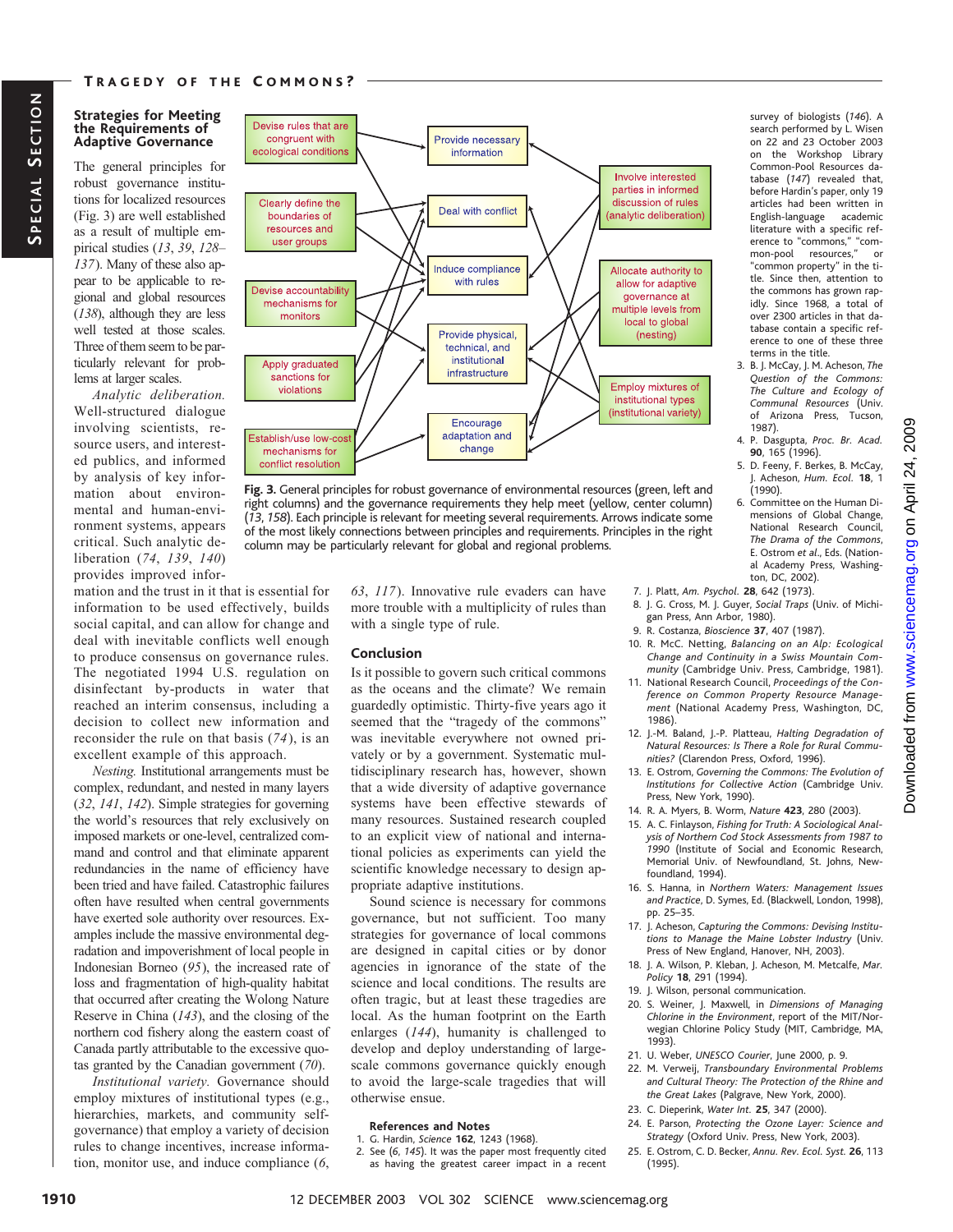SPECIAL SECTION **PECIAL SECTION**

#### - TRAGEDY OF THE COMMONS?

- 26. P. C. Stern, *Science* **260**, 1897 (1993).
- 27. E. Ostrom, J. Burger, C. B. Field, R. B. Norgaard, D. Policansky, *Science* **284**, 278(1999).
- 28. We refer to adaptive governance rather than adaptive management (*31*, *127*) because the idea of governance conveys the difficulty of control, the need to proceed in the face of substantial uncertainty, and the importance of dealing with diversity and reconciling conflict among people and groups who differ in values, interests, perspectives, power, and the kinds of information they bring to situations (*139*, *148*–*151*). Effective environmental governance requires an understanding of both environmental systems and human-environment interactions (*26*, *82*, *152*, *153*).
- 29. E. Schlager, W. Blomquist, S. Y. Tang, *Land Econ.* **70**, 294 (1994).
- 30. J. H. Brander, M. S. Taylor, *Am. Econ. Rev.* **88**, 119 (1998).
- 31. L. H. Gunderson, C. S. Holling, *Panarchy: Understanding Transformations in Human and Natural Systems* (Island Press, Washington, DC, 2001).
- 32. M. Janssen, *Complexity and Ecosystem Management* (Elgar, Cheltenham, UK, 2002).
- 33. R. Putnam, *Bowling Alone: The Collapse and Revival of American Community* (Simon and Schuster, New York, 2001).
- 34. A. Bebbington, *Geogr. J.* **163**, 189 (1997).
- 35. R. Frank, *Passions Within Reason: The Strategic Role of the Emotions* (Norton, New York, 1988).
- 36. J. Pretty, *Science* **302**, 1912 (2003).
- 37. J. Burger, E. Ostrom, R. B. Norgaard, D. Policansky, B. D. Goldstein, Eds., *Protecting the Commons: A Framework for Resource Management in the Americas* (Island Press, Washington, DC, 2001).
- 38. C. Gibson, J. Williams, E. Ostrom, in preparation.
- 39. M. S. Weinstein, *Georgetown Int. Environ. Law Rev.* **12**, 375 (2000).
- 40. R. Meinzen-Dick, K. V. Raju, A. Gulati, *World Dev.* **30**, 649 (2002).
- 41. E. L. Miles *et al*., Eds., *Environmental Regime Effectiveness: Confronting Theory with Evidence* (MIT Press, Cambridge, MA, 2001).
- 42. C. Gibson, M. McKean, E. Ostrom, Eds., *People and Forests* (MIT Press, Cambridge, MA, 2000).
- 43. S. Krech III, *The Ecological Indian: Myth and History* (Norton, New York, 1999).
- 44. For relevant bibliographies, see (*147*, *154*).
- 45. D. C. North, *Structure and Change in Economic History* (North, New York, 1981).
- 46. R. Robertson, *Globalization: Social Theory and Global Culture* (Sage, London, 1992).
- 47. O. R. Young, Ed., *The Effectiveness of International Environmental Regimes* (MIT Press, Cambridge, MA, 1999).
- 48. O. R. Young, *The Institutional Dimensions of Environmental Change: Fit, Interplay, and Scale* (MIT Press, Cambridge, MA, 2002).
- 49. R. Keohane, E. Ostrom, Eds., *Local Commons and Global Interdependence* (Sage, London, 1995).
- 50. J. S. Lansing, *Priests and Programmers: Technologies of Power in the Engineered Landscape of Bali* (Princeton Univ. Press, Princeton, NJ, 1991).
- 51. J. Wunsch, D. Olowu, Eds., *The Failure of the Centralized State* (Institute for Contemporary Studies Press, San Francisco, CA, 1995).
- 52. N. Dolšak, E. Ostrom, Eds., *The Commons in the New Millennium: Challenges and Adaptation* (MIT Press, Cambridge, MA, 2003).
- 53. Association of American Geographers Global Change and Local Places Research Group, *Global Change and Local Places: Estimating, Understanding, and Reducing Greenhouse Gases* (Cambridge Univ. Press, Cambridge, 2003).
- 54. S. Karlsson, thesis, Linköping University, Sweden (2000).
- 55. R. Keohane, M. A. Levy, Eds., *Institutions for Environmental Aid* (MIT Press, Cambridge, MA, 1996).
- 56. O. S. Stokke, *Governing High Seas Fisheries: The Interplay of Global and Regional Regimes* (Oxford Univ. Press, London, 2001).
- 57. A. Underdal, K. Hanf, Eds., *International Environmental Agreements and Domestic Politics: The Case of Acid Rain* (Ashgate, Aldershot, England, 1998).
- 58. W. Clark, R. Munn, Eds., *Sustainable Development of the Biosphere* (Cambridge Univ. Press, New York, 1986)
- 59. B. L. Turner II *et al*., *Global Environ. Change* **1**, 14 (1991).
- 60. T. Dietz, T. R. Burns, *Acta Sociol.* **35**, 187 (1992).
- 61. T. Dietz, E. A. Rosa, in *Handbook of Environmental Sociology*, R. E. Dunlap, W. Michelson, Eds. (Greenwood Press, Westport, CT, 2002), pp. 370 – 406.
- 62. A. P. Vayda, in *Ecology in Practice*, F. di Castri *et al.*, Eds. ( Tycooly, Dublin, 1984).
- 63. Committee on the Human Dimensions of Global Change, National Research Council, *New Tools for Environmental Protection: Education, Information, and Voluntary Measures*, T. Dietz, P. C. Stern, Eds. (National Academy Press, Washington, DC, 2002).
- 64. M. Auer, *Policy Sci.* **33**, 155 (2000).
- 65. D. H. Cole, *Pollution and Property: Comparing Ownership Institutions for Environmental Protection* (Cambridge Univ. Press, Cambridge, 2002).
- 66. F. Berkes, J. Colding, C. Folke, Eds., *Navigating Social-Ecological Systems: Building Resilience for Complexity and Change* (Cambridge Univ. Press, Cambridge, 2003).
- 67. K. J. Willis, R. J. Whittaker, *Science* **295**, 1245 (2002).
- 68. Kirby Task Force on Atlantic Fisheries, *Navigating Troubled Waters: A New Policy for the Atlantic Fisheries* (Department of Fisheries and Oceans, Ottawa, 1982).
- 69. G. Barrett, A. Davis, *J. Can. Stud.* **19**, 125 (1984).
- 70. A. C. Finlayson, B. McCay, in *Linking Social and Ecological Systems,* F. Berkes, C. Folke, Eds. (Cambridge Univ. Press, Cambridge, 1998), pp. 311–338.
- J. A. Wilson, R. Townsend, P. Kleban, S. McKay, J. French, *Ocean Shoreline Manage.* **13**, 179 (1990). 72. C. Martin, *Fisheries* **20**, 6 (1995).
- 
- 73. Committee on Risk Perception and Communication, National Research Council, *Improving Risk Communication* (National Academy Press, Washington, DC, 1989).
- 74. Committee on Risk Characterization and Commission on Behavioral and Social Sciences and Education, National Research Council, *Understanding Risk: Informing Decisions in a Democratic Society*, P. C. Stern, H. V. Fineberg, Eds. (National Academy Press, Washington, DC, 1996).
- 75. Panel on Human Dimensions of Seasonal-to-Interannual Climate Variability, Committee on the Human Dimensions of Global Change, National Research Council, *Making Climate Forecasts Matter*, P. C. Stern, W. E. Easterling, Eds. (National Academy Press, Washington, DC, 1999).
- 76. T. Tietenberg, in *The Drama of the Commons*, Committee on the Human Dimensions of Global Change, National Research Council, E. Ostrom *et al*., Eds. (National Academy Press, Washington, DC, 2002), pp. 233–257.
- 77. T. Tietenberg, D. Wheeler, in *Frontiers of Environmental Economics*, H. Folmer, H. Landis Gabel, S. Gerking, A. Rose, Eds. (Elgar, Cheltenham, UK, 2001), pp. 85–120.
- 78. J. Thøgerson, in *New Tools for Environmental Protection: Education, Information, and Voluntary Measures*, T. Dietz, P. C. Stern, Eds. (National Academy Press, Washington, DC, 2002), pp. 83–104.
- 79. J. A. Wilson, in *The Drama of the Commons*, Committee on the Human Dimensions of Global Change, National Research Council, E. Ostrom *et al*., Eds. (National Academy Press, Washington, DC, 2002), pp. 327–360.
- 80. R. Moss, S. H. Schneider, in *Guidance Papers on the Cross-Cutting Issues of the Third Assessment Report of the IPCC*, R. Pachauri, T. Taniguchi, K. Tanaka, Eds. ( World Meteorological Organization, Geneva, Switzerland, 2000), pp. 33–51.
- 81. B. J. McCay, in *The Drama of the Commons*, Committee on the Human Dimensions of Global Change, National Research Council, E. Ostrom *et al*., Eds. (National Academy Press, Washington, DC, 2002), pp. 361– 402.
- 82. Board on Sustainable Development, National Research Council, *Our Common Journey: A Transition Toward Sustainability* (National Academy Press, Washington, DC, 1999).
- 83. Committee on Noneconomic and Economic Value of Biodiversity, National Research Council, *Perspectives on Biodiversity: Valuing Its Role in an Everchanging World* (National Academy Press, Washington, DC, 1999).
- 84. W. M. Adams, D. Brockington, J. Dyson, B. Vira, *Science* **302**, 1915 (2003).
- 85. P. C. Stern, *Policy Sci.* **24**, 99 (1991).
- 86. V. Ostrom, *Public Choice* **77**, 163 (1993).
- 87. R. Costanza, M. Ruth, in *Institutions, Ecosystems, and Sustainability*, R. Costanza, B. S. Low, E. Ostrom, J. Wilson, Eds. (Lewis Publishers, Boca Raton, FL, 2001), pp. 169 –178.
- 88. F. H. Sklar, M. L. White, R. Costanza, *The Coastal Ecological Landscape Spatial Simulation (CELSS) Model* (U.S. Fish and Wildlife Service, Washington, DC, 1989).
- 89. O. Renn, T. Webler, P. Wiedemann, Eds., *Fairness and Competence in Citizen Participation: Evaluating Models for Environmental Discourse* (Kluwer Academic Publishers, Dordrecht, Netherlands, 1995).
- 90. R. Gregory, T. McDaniels, D. Fields, *J. Policy Anal. Manage.* **20**, 415 (2001).
- 91. T. C. Beierle, J. Cayford, *Democracy in Practice: Public Participation in Environmental Decisions* (Resources for the Future, Washington, DC, 2002).
- 92. W. Leach, N. Pelkey, P. Sabatier, *J. Policy Anal. Manage.* **21**, 645 (2002).
- 93. R. O'Leary, L. B. Bingham, Eds., *The Promise and Performance of Environmental Conflict Resolution* (Resources for the Future, Washington, DC, 2003).
- 94. E. Ostrom, R. Gardner, J. Walker, Eds., *Rules, Games, and Common-Pool Resources* (Univ. of Michigan Press, Ann Arbor, 1994).
- 95. L. M. Curran *et al.*, in preparation.
- 96. J. Liu *et al*., *Science* **300**, 1240 (2003).
- 97. R. W. Sussman, G. M. Green, L. K. Sussman, *Hum. Ecol.* **22**, 333 (1994).
- 98. F. Berkes, C. Folke, Eds., *Linking Social and Ecological Systems: Management Practices and Social Mechanisms* (Cambridge Univ. Press, Cambridge, 1998).
- 99. G. M. Heal, *Valuing the Future: Economic Theory and Sustainability* (Colombia Univ. Press, New York, 1998).
- 100. B. G. Colby, in *The Handbook of Environmental Economics*, D. Bromley, Ed. (Blackwell Publishers, Oxford, 1995), pp. 475–502.
- 101. C. Rose, in *The Drama of the Commons*, Committee on the Human Dimensions of Global Change, National Research Council, E. Ostrom *et al*., Eds. (National Academy Press, Washington, DC, 2002), pp. 233–257.
- 102. T. Yandle, C. M. Dewees, in *The Commons in the New Millennium: Challenges and Adaptation*, N. Dolšak, E. Ostrom, Eds. (MIT Press, Cambridge, MA, 2003), pp. 101–128.
- 103. G. Libecap, *Contracting for Property Rights* (Cambridge Univ. Press, Cambridge, 1990).
- 104. R. D. Lile, D. R. Bohi, D. Burtraw, *An Assessment of the EPA's SO2 Emission Allowance Tracking System* (Resources for the Future, Washington, DC, 1996).
- 105. R. N. Stavins, *J. Econ. Perspect.* **12**, 133 (1998).
- 106. J. E. Wilen, *J. Environ. Econ. Manage.* **39**, 309 (2000). 107. A. D. Ellerman, R. Schmalensee, P. L. Joskow, J. P. Montero, E. M. Bailey, *Emissions Trading Under the U.S. Acid Rain Program* (MIT Center for Energy and Environmental Policy Research, Cambridge, MA, 1997).
- 108. E. M. Bailey, "Allowance trading activity and state regulatory rulings" ( Working Paper 98-005, MIT Emissions Trading, Cambridge, MA, 1998).
- 109. B. D. Nussbaum, in *Climate Change: Designing a Tradeable Permit System* (OECD, Paris, 1992), pp. 22–34.
- 110. N. Dolšak, thesis, Indiana University, Bloomington, IN (2000).
- 111. S. L. Hsu, J. E. Wilen, *Ecol. Law Q.* **24**, 799 (1997).
- 112. E. Pinkerton, *Co-operative Management of Local Fisheries* (Univ. of British Columbia Press, Vancouver, 1989).
- 113. A. Prakash, *Bus. Strategy Environ.* **10**, 286 (2001).
- 114. J. Nash, in *New Tools for Environmental Protection: Education, Information and Voluntary Measures*, T. Dietz, P. C. Stern, Eds. (National Academy Press, Washington, DC, 2002), pp. 235–252.

www.sciencemag.orgon April 24, 2009

Downloaded from www.sciencemag.org on April 24, 2009

Downloaded from